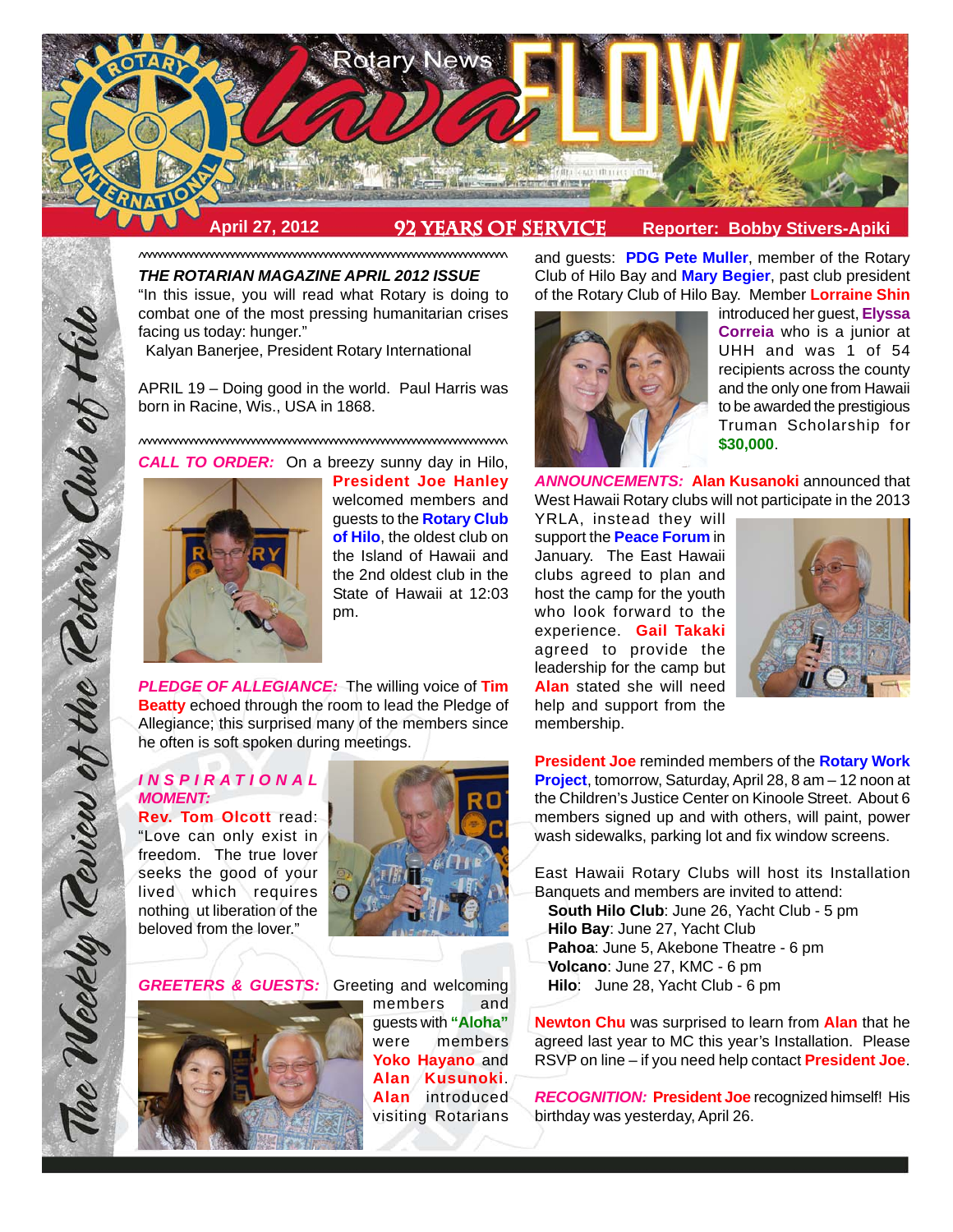#### *Birthdays:*

**Alan Kusunoki** April 7 **Toshi Aoki** April 8 **Tom Brown** April 10 **Wally Wong** April 11 **Jenny Johnson** April 15 **Tom Olcott** April 16 **Bob Hanley** April 16 Joe Hanley Jr. April 26 **Ted Dixon** April 28 **Alberta Dobbe** April 29 **Steve Yoshida** April 29

# *Club Anniversary:*

#### **Jeanine Atebara** April 1 **Vivian Birchall** April 1 **Sam Wallis Jr.** April 2 **Craig Shikuma** April 3 **Gay Porter** April 12 **Gerard Carter** April 16 **John McElvaney** April 20

#### *Announcements:*

#### **Fri. May 4 Cheyenne Perry - Tree Planting on Mauna Kea Fri. May 11 Saeko Hayashi - The Transit of Venus Fri. May 18 Helen Wai - Hawaii Energy Energy Efficiency & Financial Literacy Fri. May 25 Club Assembly Fri. June 1 Megin Patrick - Project Summer Camp Fri. June 8 Bradda Skibs - "Pakalove"**

| <b>Joseph Hanley</b>                                 |
|------------------------------------------------------|
| President Elect<br><b>Alan Kusunoki</b>              |
| Vice President  Alberta Dobbe                        |
| Immediate Past President  Stewart Hussey             |
|                                                      |
|                                                      |
| Sergeant-at-Arms<br><b>Chris Tamm</b>                |
| Director - Club Administration<br><b>Kerry Glass</b> |
| <b>Mitchell Dodo</b>                                 |
| <b>Susan Munro</b>                                   |
| Director - Membership  James Cheney                  |
| Director - Public relations  Robert Hanley           |
| <b>Steve Yoshida</b>                                 |
| Community Service  Wallace Wong                      |
| <b>John McVickar</b>                                 |
| <b>Rand Mundo</b>                                    |
| Club Service  Thomas Brown                           |
| The Rotary Foundation  Susan Munro                   |
| Hawaii Rotary Youth Foundation  Mitchell Dodo        |
|                                                      |

sunny day lifted the "happy spirits" of 17 happy members. **President Joe** started today's Happy Dollars with **\$20** to celebrate his birthday and acknowledged he received from his wife a driver (golf club not a driver with a car!) and getting a call from his son in Afghanistan; **Susan Munro**, **\$5** happy for attending the **Rotary International Convention** in Bangkok and **Cindy Boots** will coordinate the club's meeting programs while she is away for the month; **Misty Tyrin**, **\$1** happy for



reading thank you messages from social workers who received appreciation gift baskets from the club during *Social*

*Worker's Appreciation Week*; **Mary** company; and finally **Gay Porter**, **\$1,000** appraisal work; **Newton Chu**, **\$5** as he can't buy a new car from **President Joe** as his daughter is going graduate school; **Richard Johnson**, **\$5** for visiting his grandchildren and "Scottie" who uttered the delightful words, "grandpa"; **Mitchell Dodo**, **\$1** for **Tim Beatty's** "unTim-able" gesture to lead the Pledge of Alliance; **Gail Takaki**, **\$1** for also hearing **Tim's** voice and proclaiming him "future club president"; **Tim Beatty**, **\$2** matching **Gail's** and **Mitchell's** happy dollars; **President Joe**, **\$1** for **PDG Peter Muller** wearing a bright red beret; **PDG Pete Muller**, **\$1** matching **President Joe's** polio; **Naomi Menor**, **\$50** for unfortunately getting sick after her children and grandchildren returned to London after 2 weeks with **Naomi**;

**Chuck Porter \$10** for going to Maui with



**Gay** to help his daughter pack as they moved to Australia and while seating in first class was pleased to hear everyone

**Photos by Mitchell Dodo** 

*?\$\$\$\$\$\$\$\$\$\$\$\$:* The breezy winds and unlike mainland flights; **Russ Oda \$5** was disembarking 'thanking' the flight crew,



unhappy for the wild pigs digging up his yard, as **Russ** said, He's "hog wild" about the ordeal; **President Joe** (again!) **\$1** to thank

**Russ** for visiting and spending time with **Joe's** dad; **Nancy Cabral**, **\$50** for calling



attention to a local magazine Ke Ola featuring a picture of a home belonging to **Chuck** and **Gay** being sold by her

**Begier**, **\$10** for **Stu Hussey's** excellent to the Rotary Foundation for further



explaining **Chuck's** story about moving his daughter to Australia that included a lot of packing boxes, lifting, heaving luggage and

even taking turns sleeping on a sofa.

'happy dollar; **Saeko Hayashi**, **\$10** to end **Harris Society Member**. **Susan Munro Alan Kusunoki** acknowledged **Gay Porter's** generous contribution as a **Paul**



reminded members to make their **EREY** and **Rotary Foundation** contributions on line.